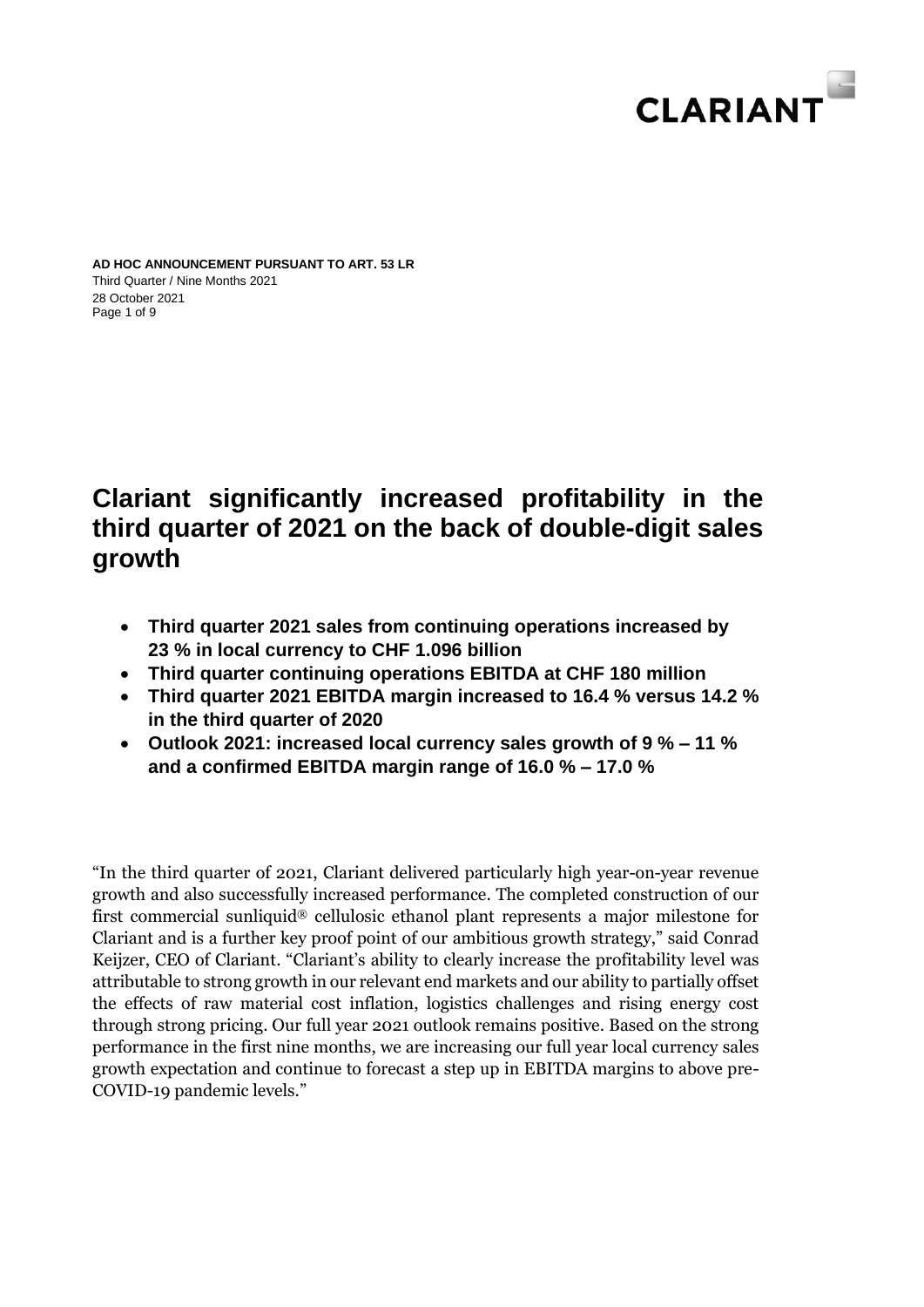

# **Key Financial Data**

| <b>Continuing operations</b>    | <b>Third Quarter</b> |        |         |        |         |        |            |    |
|---------------------------------|----------------------|--------|---------|--------|---------|--------|------------|----|
| in CHF million                  | 2021                 | 2020   | $%$ CHF | $%$ LC | 2021    | 2020   | % CHF % LC |    |
| Sales                           | 1096                 | 893    | 23      | 23     | 3 1 3 0 | 2838   | 10         | 12 |
| <b>EBITDA</b>                   | 180                  | 127    | 42      |        | 517     | 419    | 23         |    |
| - margin                        | 16.4 %               | 14.2%  |         |        | 16.5 %  | 14.8%  |            |    |
| EBITDA before exceptional items | 190                  | 137    | 39      |        | 536     | 446    | 20         |    |
| - margin                        | 17.3 %               | 15.3 % |         |        | 17.1%   | 15.7 % |            |    |

# **Third Quarter 2021 – Particularly strong, double-digit sales growth facilitates significant profitability improvement**

Muttenz, October 28, 2021 - Clariant, a focused, sustainable, and innovative specialty chemical company, today announced that the third quarter 2021 sales from continuing operations increased by a lofty 23 % in local currency and in Swiss francs to CHF 1.096 billion. The sales expansion was achieved via higher volumes and strong pricing in all Business Areas and all regions.

Clariant grew sales in almost all regions in the third quarter of 2021, thus reflecting a continuing, clear demand recovery. In Europe, the very strong 27 % growth in local currency was supported by strong demand in industrial and consumer applications, and Latin America grew at the same pace. Asia and North America followed closely with 23 % and 22 % higher sales, respectively. The development in the Middle East & Africa region was flat.

In the third quarter, Care Chemicals increased sales by 31 % in local currency, supported by organic double-digit expansion in Industrial Applications and Consumer Care as well as the first-time consolidation of Clariant IGL Specialty Chemicals Private Limited (CISC). Catalysis sales rose by 5 % in local currency primarily due to the strong sales development in Syngas and the emission-control catalyst businesses. Natural Resources sales increased by a resounding 25 % in local currency due to the strong growth in Additives and Functional Minerals as well as the year-on-year improvement in Oil and Mining Services and the lower comparison base.

The continuing operations EBITDA increased to CHF 180 million and a corresponding margin of 16.4 %, outperforming the 14.2 % reported in the third quarter of the previous year. This development was positively influenced by strong volume expansion, improving operating leverage together with pricing measures, and the continued successful execution of Clariant's efficiency programs, which resulted in additional cost savings of CHF 8 million in the third quarter. Negative influences on the Group profitability included continuing raw material cost inflation, the difficult logistic situation, as well as increasing energy cost.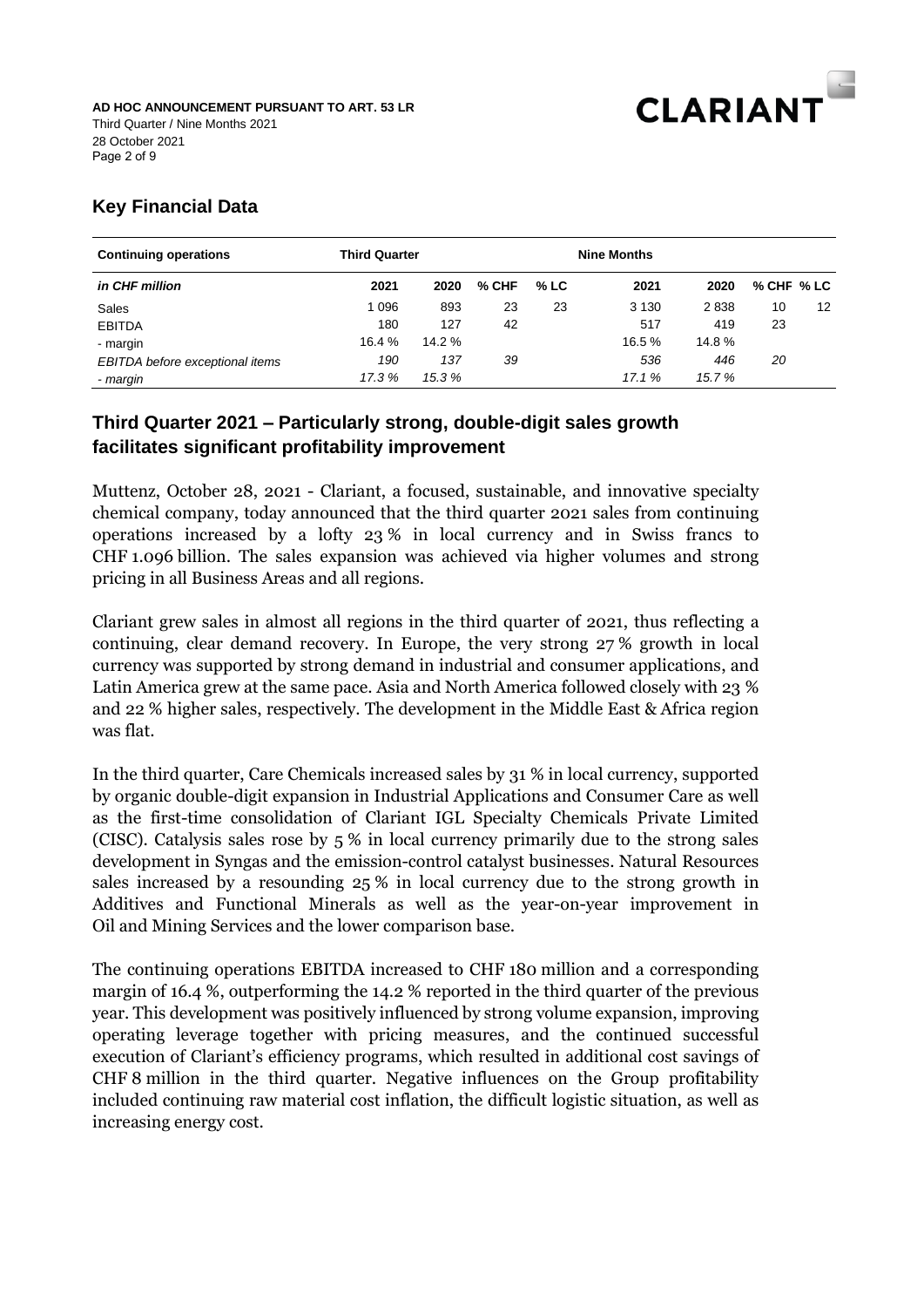

# **First Nine Months 2021 – Higher sales in all Business Areas and overproportional profitability improvement**

In the first nine months of 2021 continuing operations sales increased by 12 % in local currency and by 10 % in Swiss francs to CHF 3.130 billion, compared to CHF 2.838 billion in the first nine months of 2020.

In the first nine months of 2021, sales rose in almost all geographic regions. The developments in Europe and Asia were particularly robust with strong growth of 19 % and 17 %, respectively, whereby China grew by 16 % in local currency. Latin American sales expanded by 12 %, followed by the Middle East & Africa with 2 % growth. The sales gap diminished in North America, and the region is now only 5 % below previous year levels.

In the first nine months, Care Chemicals sales rose by 16 % in local currency primarily due to the market recovery in Industrial Applications. The top-line of Catalysis increased by 7 % in local currency, bolstered by higher sales in Syngas and the emission-control catalyst businesses. Natural Resources sales were 10 % higher in local currency due to double-digit growth in Additives and Functional Minerals.

The continuing operations EBITDA increased to CHF 517 million as the Group improved margins on the back of sales expansion and operating leverage in tandem with the continued effective execution of efficiency improvement programs, which resulted in additional cost savings of CHF 23 million in the first nine months of 2021. The EBITDA margin increased to 16.5 % from 14.8 % in the previous year due to the higher profitability in Care Chemicals and Natural Resources and continued cost discipline across the Group.

# **Discontinued Operations**

In the third quarter of 2021, Pigments sales increased by 17 % in local currency and by 18 % in Swiss francs. In the first nine months of 2021, on a like-for-like basis, excluding Masterbatches sales from the first half of 2020, sales in discontinued operations (Pigments) rose by 12 % in local currency and in Swiss francs, buoyed by the stronger economic environment.

In the third quarter, the underlying EBITDA margin in discontinued operations increased to 15.7 % due to the higher sales levels and the corresponding operating leverage improvement in Pigments as well as positive effects from other discontinued operations.

Clariant announced that definitive agreements have been signed with Heubach Group and SK Capital Partners to divest its Pigments business, with closing expected to take place in the beginning of 2022.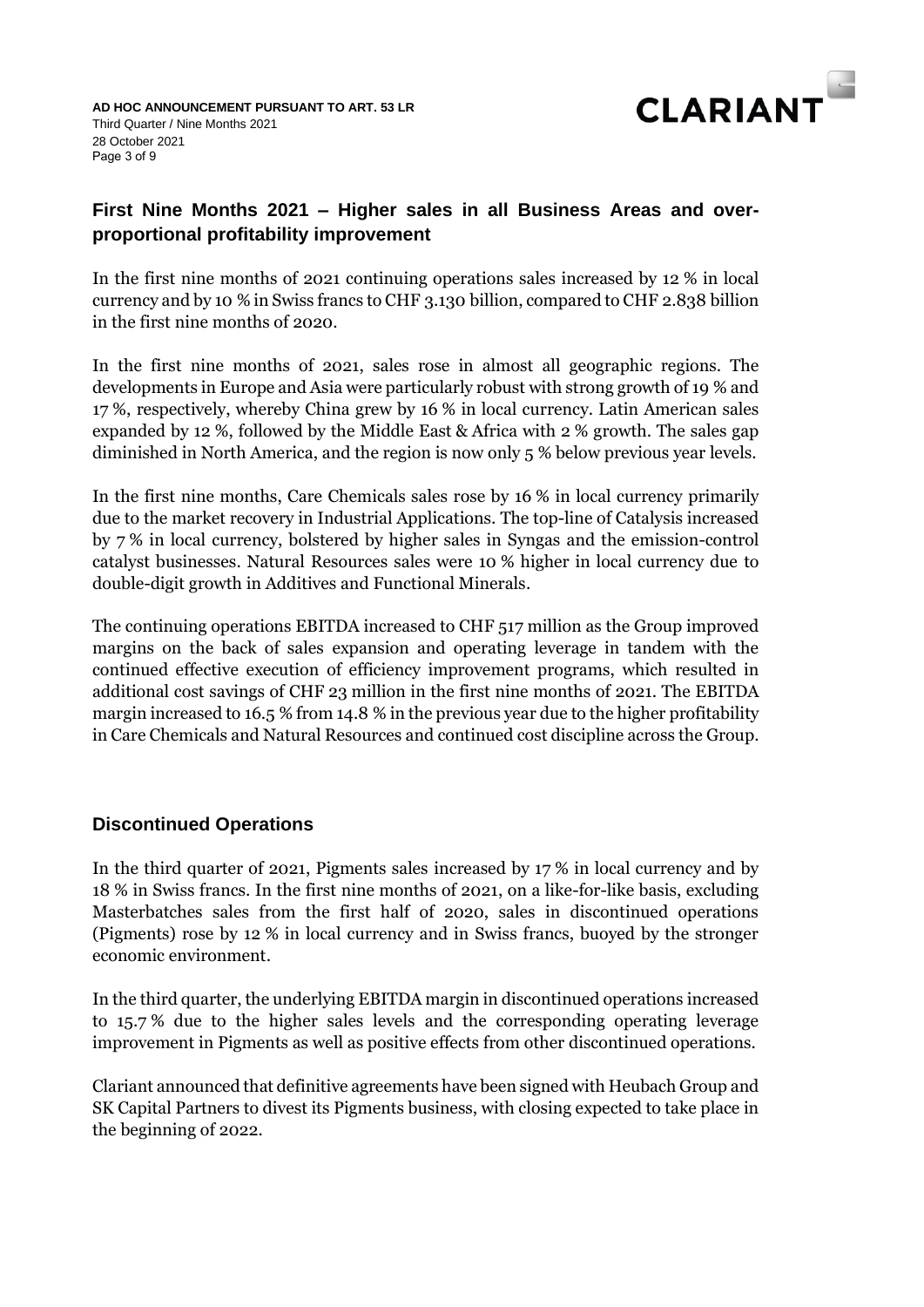

# **Outlook – Full year 2021 sales forecast increased; EBITDA margin range confirmed**

Clariant aims to grow above the market to achieve higher profitability through sustainability and innovation. The Group is significantly reshaping its portfolio through the divestment of Healthcare Packaging in 2019, the sale of Masterbatches in 2020, and the signed agreements for the divestment of its Pigments business.

For the fourth quarter of 2021, Clariant expects continued strong growth for the Group in local currency versus the prior year, underpinned by expansion in Care Chemicals and Natural Resources. Clariant aims to slightly improve its year-on-year margin levels in the fourth quarter of 2021 via volume growth, continued cost discipline, and pricing actions to overcome the rise in raw material, logistics, and energy cost.

Based on the strong performance in the first nine months, Clariant has increased the sales guidance for the full year 2021 and expects to achieve local currency sales growth in continuing operations within a range of  $9\% - 11\%$  (previously:  $7\% - 9\%$ ), while confirming the EBITDA margin range of  $16.0\% - 17.0\%$  on the back of the sales growth, the improved profitability of its specialty portfolio, and the positive impact of the performance programs, while the challenges regarding raw material, logistics, and energy cost remain. This is based on the assumption of a continued economic recovery, while uncertainty remains unprecedently high.

Clariant will be holding a virtual Capital Markets Day (CMD) on November 23, 2021. Please use the following link to register for the event: [Registration Clariant CMD](http://www.clariant.com/CMD21)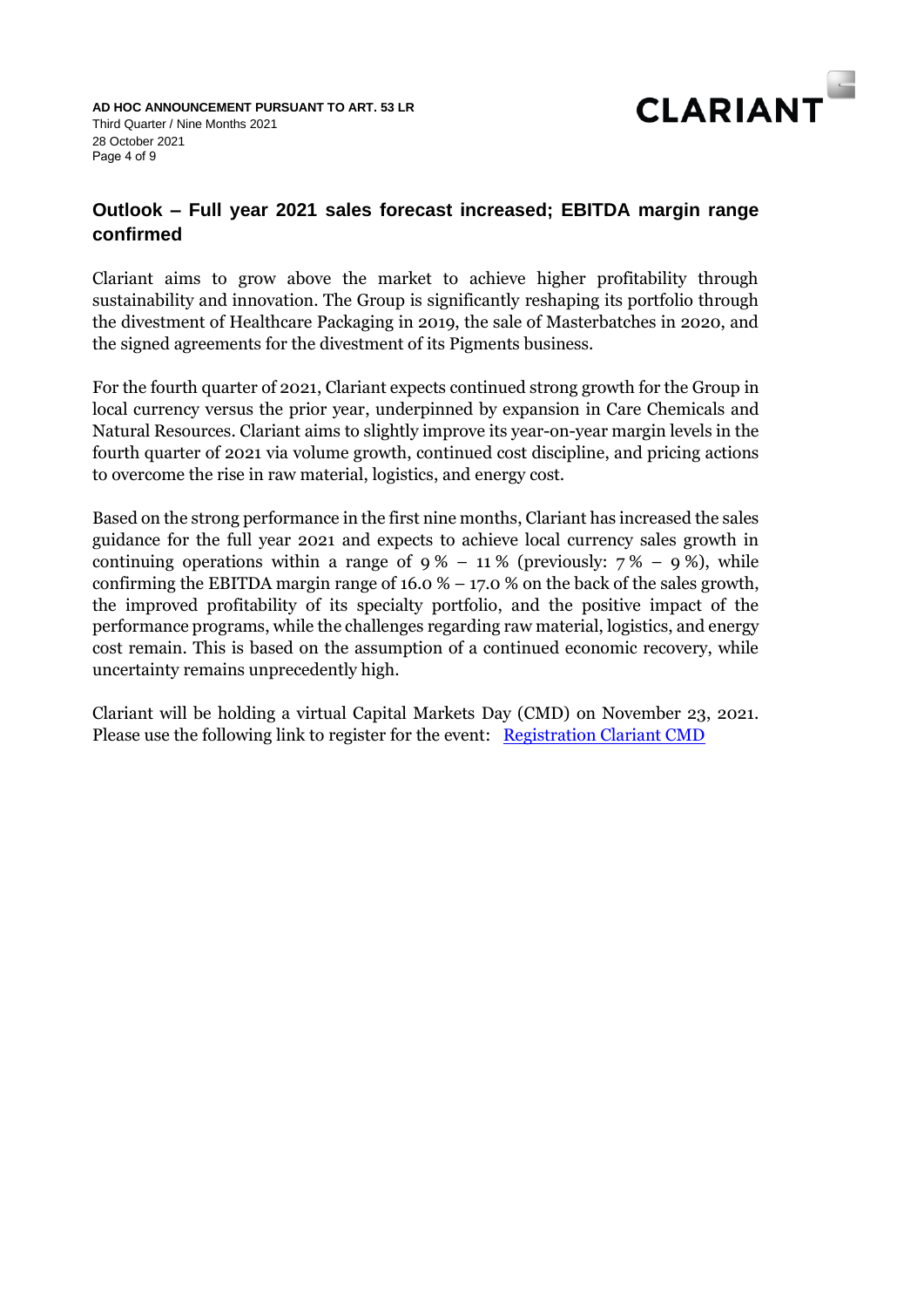

Page 5 of 9 **AD HOC ANNOUNCEMENT PURSUANT TO ART. 53 LR** Third Quarter / Nine Months 2021 28 October 2021

# **Business Discussion**

# **Business Area Care Chemicals**

|                                 | <b>Third Quarter</b> |        |         | <b>Nine Months</b> |         |         |         |        |
|---------------------------------|----------------------|--------|---------|--------------------|---------|---------|---------|--------|
| in CHF million                  | 2021                 | 2020   | $%$ CHF | $%$ LC             | 2021    | 2020    | $%$ CHF | $%$ LC |
| Sales                           | 436                  | 330    | 32      | 31                 | 1 2 2 4 | 1 0 6 4 | 15      | 16     |
| <b>EBITDA</b>                   | 97                   | 72     | 35      |                    | 254     | 192     | 32      |        |
| - margin                        | $22.2 \%$            | 21.8%  |         |                    | 20.8%   | 18.0%   |         |        |
| EBITDA before exceptional items | 99                   | 63     | 57      |                    | 256     | 196     | 31      |        |
| - margin                        | 22.7%                | 19.1 % |         |                    | 20.9%   | 18.4 %  |         |        |

# **Sales**

In the third quarter of 2021, sales in the Business Area Care Chemicals grew by a resounding 31 % in local currency and by 32 % in Swiss francs. Stripping out the incremental CHF 29 million sales contribution from the first-time consolidation of CISC, Care Chemicals organic sales rose by 21 %, underpinned by a mid-teen increase in prices and in volumes. The double-digit organic sales growth at Industrial Applications was generated by continued end market strength, and Consumer Care sales also reflected double-digit growth in all three businesses. Personal and Home Care advanced strongly; and Crop Solutions grew in part as a result of the rise in agricultural commodities prices.

Sales rose significantly in all geographic regions in the third quarter of 2021. In Asia, the profound expansion was boosted by the first-time consolidation of CISC, while China reflected organic growth in the mid-teen range. Europe, North America, Latin America, and the Middle East & Africa reported double-digit increases.

In the first nine months of 2021, sales in the Business Area Care Chemicals increased by 16 % in local currency and by 15 % in Swiss francs. Industrial Applications sales expanded at a double-digit rate organically on the back of the continued market recovery while Consumer Care sales increased in a high single-digit range.

# **EBITDA Margin**

In the third quarter, the EBITDA margin rose to 22.2 % from 21.8 %. This positive development was due to strong volume expansion, which boosted operating leverage, the use of pricing as an ongoing measure to address continued raw material cost inflation, and logistics cost increases.

The EBITDA margin in the first nine months of 2021 increased to 20.8 % from 18.0 %.

# **Clariant Insight**

Clariant has signed an agreement to acquire the remaining 70 % stake in the Brazilian Personal Care company Beraca, thereby assuming full operational ownership. The transaction was closed on October 25, 2021. Beraca is one of the key manufacturers of natural ingredients for the personal care sector, offering inter alia fats, oils and botanicals, which are all collected and extracted in an environmentally sustainable production process. Located in the Amazon region, Beraca promotes the development of communities, making them part of the Personal Care business on a global scale while simultaneously being strongly committed to sustainability and fair trade processes.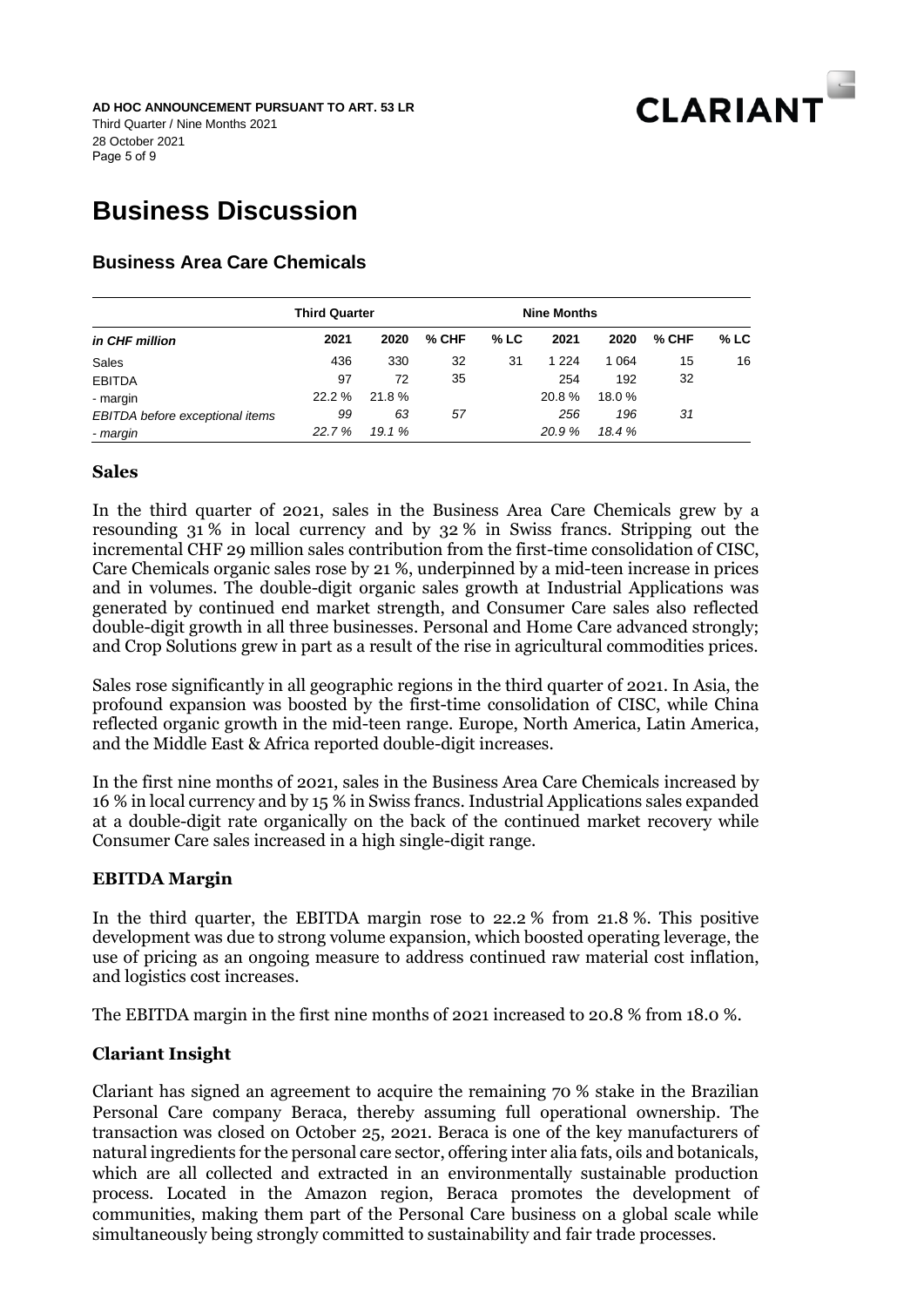

# **Business Area Catalysis**

|                                 | <b>Third Quarter</b> |       |         |        | <b>Nine Months</b> |        |       |        |
|---------------------------------|----------------------|-------|---------|--------|--------------------|--------|-------|--------|
| in CHF million                  | 2021                 | 2020  | $%$ CHF | $%$ LC | 2021               | 2020   | % CHF | $%$ LC |
| Sales                           | 216                  | 207   | 4       | 5      | 630                | 599    | 5     |        |
| <b>EBITDA</b>                   | 26                   | 42    | -38     |        | 106                | 110    | -4    |        |
| - margin                        | 12.0 %               | 20.3% |         |        | 16.8%              | 18.4 % |       |        |
| EBITDA before exceptional items | 24                   | 43    | -44     |        | 105                | 118    | $-11$ |        |
| - margin                        | 11.1%                | 20.8% |         |        | 16.7%              | 19.7 % |       |        |

# **Sales**

In the third quarter of 2021, sales in the Business Area Catalysis rose by 5 % in local currency and by 4 % in Swiss francs versus the previous year. Clariant's diversified catalyst portfolio benefitted from the supportive market demand environment reflected by both higher prices and volumes. Sales expansion in Syngas and the emission-control catalyst businesses compensated for a weaker development in Petrochemicals.

From a regional perspective, third quarter sales in the Americas were particularly strong, followed by Asia which recorded expansion in the low-teen range. Europe and the Middle East & Africa reported lower sales in the quarter, reflecting the normal project nature of the business.

In the first nine months of 2021, sales in the Business Area Catalysis rose by 7 % in local currency and by 5 % in Swiss francs. This growth was attributable to higher Petrochemicals and Syngas demand.

# **EBITDA Margin**

In the third quarter, the EBITDA margin decreased to 12.0 % from 20.3 % as a result of the less favorable product mix with a higher contribution from the lower-margin emission-control catalyst businesses, logistic constraints, as well as project effects related to the sunliquid® production plant in Romania.

In the first nine months of 2021, the EBITDA margin fell to 16.8 % from 18.4 % in the previous year.

Though margins can fluctuate significantly over the quarters of a calendar year, the fundamentals for Catalysis remain positive for the current year based on the present demand pattern, our portfolio strength, and proven innovation capability.

# **Clariant Insight**

Clariant has completed the construction of its first commercial sunliquid® cellulosic ethanol plant in Podari, Romania. The completed construction is an important next step for the ramp-up and commercial deployment of sunliquid® technology and thus supports Clariant's sunliquid® licensing business strategy. The facility will produce cellulosic ethanol from agricultural residues. Coproducts produced by the process will be used for the generation of renewable energy, making the production plant independent of fossil energy sources. Therefore, the resulting cellulosic ethanol is an almost carbon neutral second generation biofuel.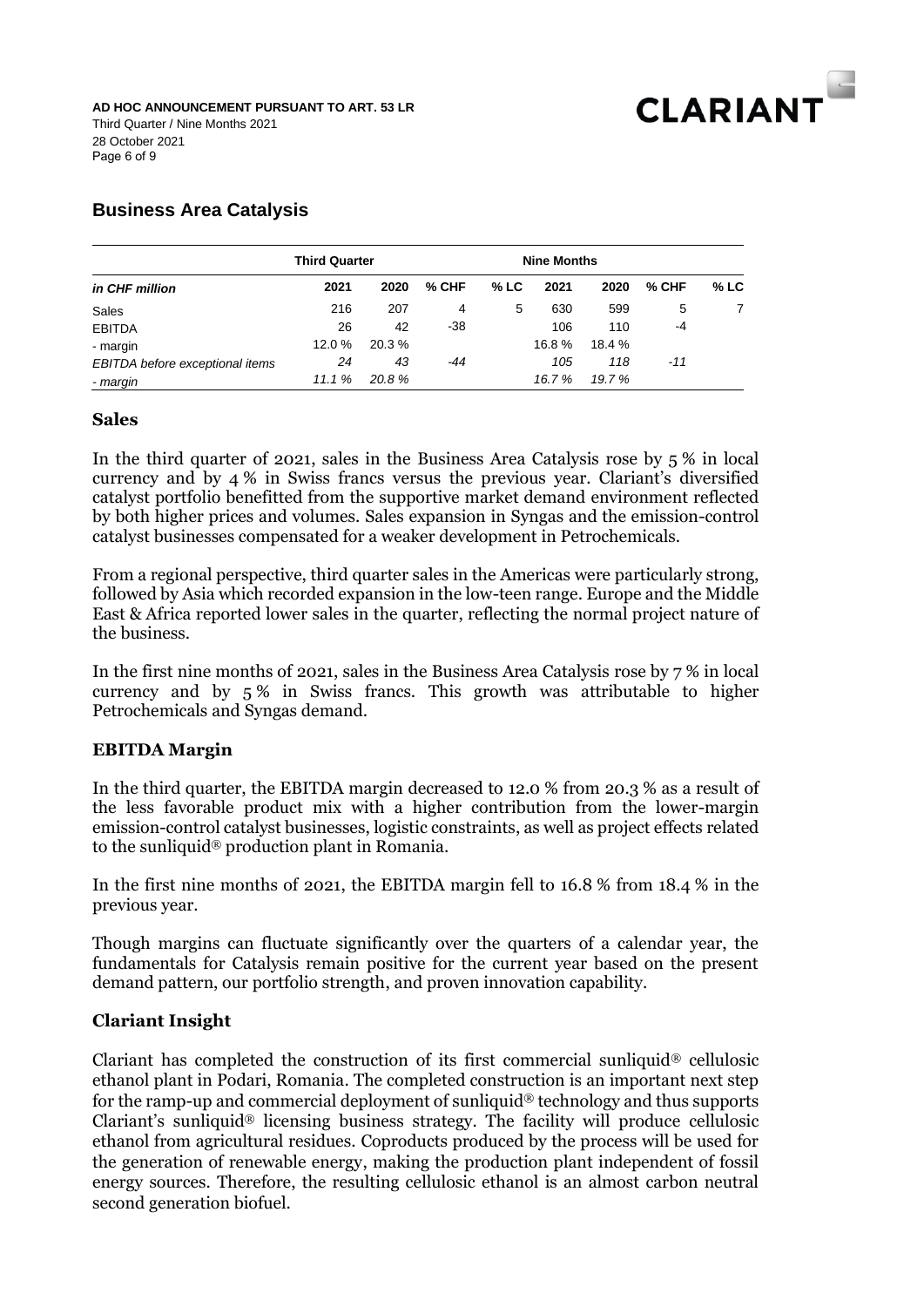

Page 7 of 9 **AD HOC ANNOUNCEMENT PURSUANT TO ART. 53 LR** Third Quarter / Nine Months 2021 28 October 2021

# **Business Area Natural Resources**

|                                 | <b>Third Quarter</b> |        |         | <b>Nine Months</b> |        |         |         |        |
|---------------------------------|----------------------|--------|---------|--------------------|--------|---------|---------|--------|
| in CHF million                  | 2021                 | 2020   | $%$ CHF | $%$ LC             | 2021   | 2020    | $%$ CHF | $%$ LC |
| Sales                           | 444                  | 356    | 25      | 25                 | 1 276  | 1 1 7 5 | 9       | 10     |
| <b>EBITDA</b>                   | 78                   | 44     | 77      |                    | 218    | 160     | 36      |        |
| - margin                        | 17.6 %               | 12.4%  |         |                    | 17.1 % | 13.6 %  |         |        |
| EBITDA before exceptional items | 81                   | 45     | 80      |                    | 221    | 183     | 21      |        |
| - margin                        | 18.2%                | 12.6 % |         |                    | 17.3 % | 15.6 %  |         |        |

## **Sales**

In the third quarter of 2021, sales in the Business Area Natural Resources increased by a notable 25 % in local currency and in Swiss francs due to both higher prices and mainly volumes. Oil and Mining Services sales growth accelerated as the result of expansion in all three Business Lines. Functional Minerals also increased sales in all businesses, while Additives grew sales profoundly in all key end markets.

Oil and Mining Services sales grew in a mid-teen range in local currency. Oil Services sales reflected a strong year-on-year improvement despite the negative impact on the offshore business caused by Hurricane Ida. The expansion in Mining Solutions and Refinery Services outpaced Oil Services growth in the third quarter.

Functional Minerals sales rose in the high-teen range, bolstered by growth in all businesses, Foundry and Cargo & Device Protection in particular. This positive development was due in part to the lower comparison base in the third quarter and also to the high trade and transportation volumes.

Additives sales rose most significantly in the third quarter, exceeding pre-COVID-19 pandemic levels reached in 2019. This expansion was propelled by the particularly strong demand in all relevant end markets.

In the first nine months of 2021, sales in the Business Area Natural Resources increased by 10 % in local currency and by 9 % in Swiss francs.

## **EBITDA Margin**

In the third quarter, the EBITDA margin increased to 17.6 % from 12.4 %, yet was nevertheless impacted by continued high raw material prices and exceptional freight cost, together with climbing energy cost. The strong top-line growth, in tandem with pricing measures, provided some relief.

In the first nine months of 2021, the EBITDA margin increased to 17.1 % from 13.6 % yearon-year.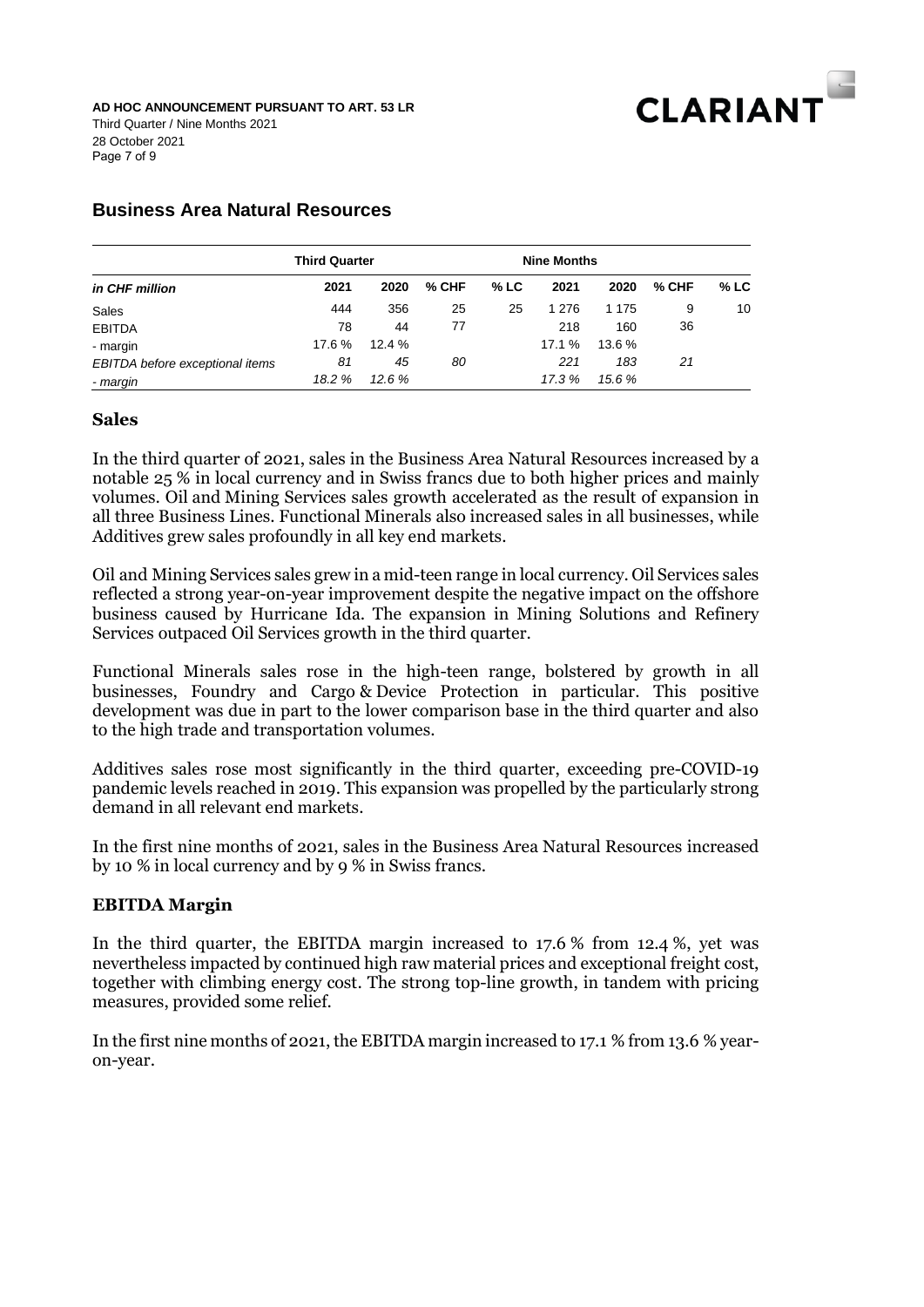

Page 8 of 9 **AD HOC ANNOUNCEMENT PURSUANT TO ART. 53 LR** Third Quarter / Nine Months 2021 28 October 2021

# **Clariant Insight**

Clariant has strengthened its ongoing collaboration with the World Foundry Organization (WFO) to support the environmental efforts of metal foundries. As a Lifetime Legacy Sponsor, Clariant works with the WFO to drive knowledge to help reduce carbon emissions and meet the productivity challenges and sustainability expectations of customer industries. Clariant's latest technology for green sand casting – Low Emission+ Technology (LE+ Technology) – has achieved exceptional results in European foundries from a sustainably mined solution. It significantly decreases their BTEX emissions (benzene, toluene, ethylbenzene, and xylenes), delivers high-surface-quality castings, and lowers the total cost of ownership (TCO) through the use of less clay, minimized additive consumption, and reduced waste generation. Clariant continues to share data, research, and technical support to advance green sand systems around the world that produce metal castings for vehicles, infrastructure, and construction applications.

# **Discontinued Operations**

|                                 | <b>Third Quarter</b> | <b>Nine Months</b> |         |        |        |         |       |        |
|---------------------------------|----------------------|--------------------|---------|--------|--------|---------|-------|--------|
| in CHF million                  | 2021                 | 2020               | $%$ CHF | $%$ LC | 2021   | 2020    | % CHF | $%$ LC |
| Sales                           | 223                  | 189                | 18      | 17     | 672    | 1 1 3 0 | $-41$ | -40    |
| <b>EBITDA</b>                   | 32                   | 762                | n.m.    |        | 90     | 829     | n.m.  |        |
| - margin                        | 14.3 %               | n.m.               |         |        | 13.4 % | n.m.    |       |        |
| EBITDA before exceptional items | 35                   | 11                 | n.m.    |        | 103    | 128     | -20   |        |
| - margin                        | 15.7 %               | 5.8%               |         |        | 15.3 % | 11.3%   |       |        |

As part of Clariant's portfolio optimization, the Business Units Pigments and Masterbatches and the Business Line Healthcare Packaging, which operated as a part of the Business Unit Masterbatches, were reclassified to discontinued operations.

On October 31, 2019, Clariant sold its Healthcare Packaging business to Arsenal Capital Partners. The sale of Clariant's Masterbatches business to Avient (formerly PolyOne) was completed on July 1, 2020. On June 14, 2021, Clariant announced that definitive agreements had been signed to divest its Pigments business to a consortium comprised of Heubach Group and SK Capital Partners. Closing is expected to take place in the beginning of 2022.

# **Sales**

In the third quarter of 2021, Pigments sales increased by 17 % in local currency and by 18 % in Swiss francs. In the first nine months of 2021, on a like-for-like basis, excluding Masterbatches sales from the first half of 2020, sales in discontinued operations (Pigments) rose by 12% in local currency and in Swiss francs, buoyed by the stronger economic environment.

# **EBITDA**

In the third quarter, the underlying EBITDA margin in discontinued operations increased to 15.7 % due to the higher sales levels; the corresponding operating leverage improvement in Pigments; the execution of the efficiency program which generated additional cost savings of CHF 3 million in the third quarter; as well as positive effects from other discontinued operations.